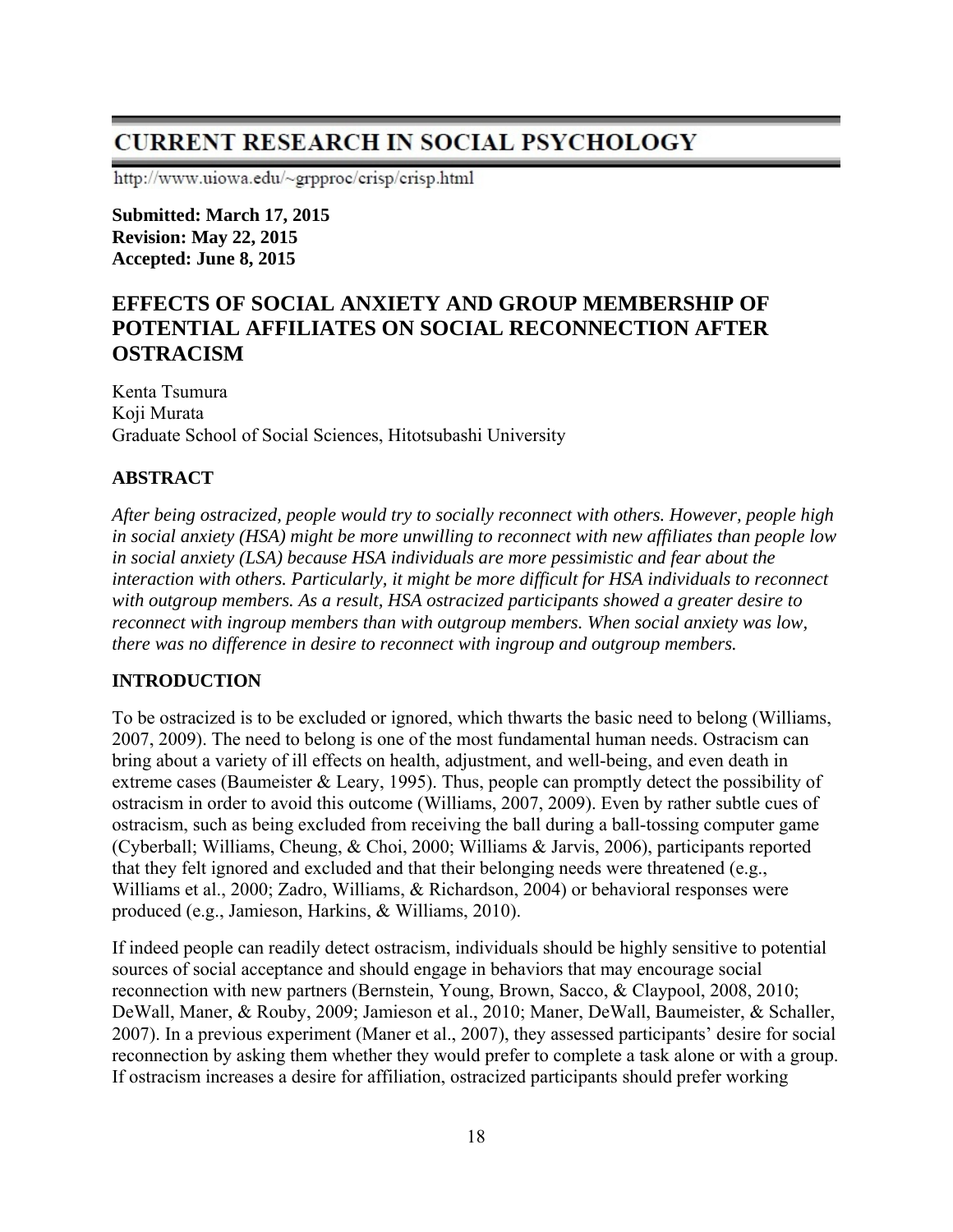together with others to working alone. As predicted, the future threat of ostracism made participants want to perform a task with others.

However, people high in social anxiety (HSA) might be more unwilling to reconnect with potential affiliates than people low in social anxiety (LSA). Social anxiety is defined as anxiety resulting from the prospect or presence of personal evaluation in real or imagined social situations (Schlenker & Leary, 1982). HSA individuals are prone to generalizing from their experience of rejection to other potential affiliates, leading them to assume that potential affiliates are not likely to represent opportunities for reconnection but instead sources of further ostracism (Heimberg, Lebowitz, Hope, & Schneier, 1995). Previous research indicates that ostracized LSA individuals view potential affiliates as more sociable and behave more prosocially toward them, whereas HSA individuals do not show this pattern (Mallott, Maner, DeWall, & Schmidt, 2009; Maner et al., 2007).

It might be more difficult for HSA individuals to reconnect with outgroup members as compared to LSA individuals. Outgroup members tend to be evaluated less positively than ingroup members (e.g., Brewer & Campbell, 1976; Tajfel, 1978). In addition, people tend to be more anxious during interactions with outgroup members than with ingroup members (e.g., Plant & Devine, 2003; Shelton, Richeson, & Salvatore, 2005; Trail, Shelton, & West, 2009). Even under normal circumstances, HSAs are pessimistic and fear any interaction with others, such that HSA individuals must be even more likely to avoid interactions with outgroup members (as compared to ingroup members).

## **Hypothesis and Overview**

A previous study (Maner et al., 2007) indicated that ostracized people have a desire to reconnect with others. We hypothesized that ostracized people would show desire to reconnect with potential affiliates but among them people who are high in social anxiety would show lower desire to reconnect with potential affiliates, particularly in the case of outgroup members. Prior to the experiment we assessed participants' social anxiety. For the first part of the experiment, participants performed the Dot Estimation Task (estimating the number of dots on a computer screen, cf. Tajfel, 1970). This task was used to manipulate group membership of co-participants. Next, participants played Cyberball and were randomly assigned to inclusion or ostracism conditions. After Cyberball, we informed participants of the Dot Estimation Task results and manipulated group membership of co-participants. Finally, we assessed participants' willingness to perform a task with co-participants, based on the assumption that this willingness reflects a desire to reconnect with others (Maner et al., 2007).

#### **METHOD**

#### **Participants and Design**

Eighty-five undergraduates in Japan (33 females; age: *M* = 19.3, *SD* = 1.3) participated in the experiment for partial course credit. The experiment was a 2 (inclusionary status: inclusion, ostracism)  $\times$  2 (group membership: ingroup, outgroup)  $\times$  2 (social anxiety: low, high) betweensubject design.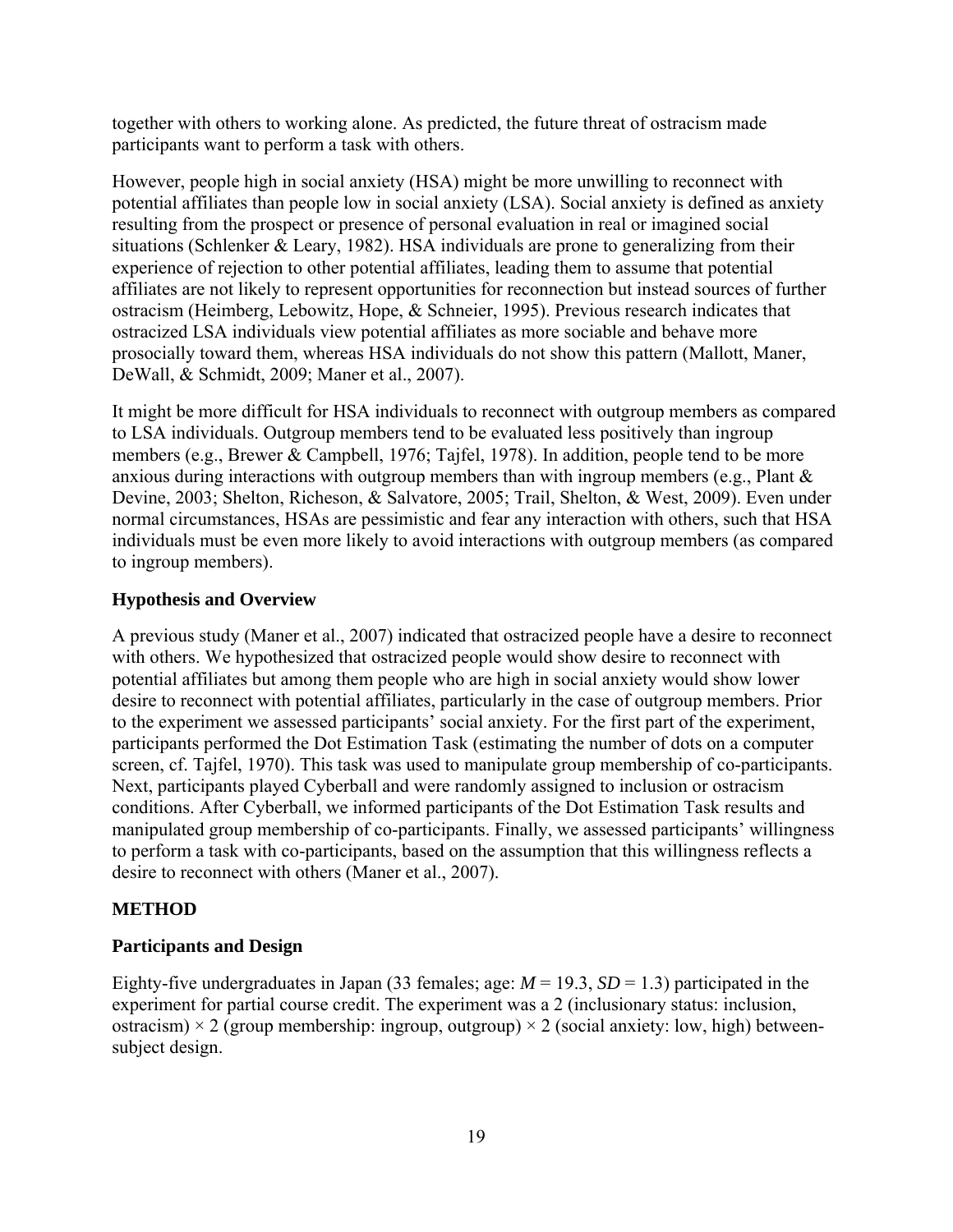## **Mass Testing**

Prior to the experiment, participants completed a measure of social anxiety based on the short version of the Fear of Negative Evaluation Scale (Watson & Friend, 1969) for Japanese (Sasagawa, Kanai, Muranaka, Suzuki, Shimada, & Sakano, 2004). This scale consisted of 12 items on which participants rated themselves using 5-point Likert scales (Cronbach's alpha = .92). We excluded data from six participants as their social anxiety scores could not be computed. We divided participants into two groups (low or high social anxiety) on the basis of this measure, using a median split (*Me* = 3.33). We administered the measure to groups of participants.

## **Group Membership Manipulation**

We manipulated group membership using a minimal group paradigm, on the basis of Dot Estimation Task performance. We told participants that they were categorized either as an overestimator, who tend to overestimate the number of dots, or as an under-estimator, who tend to underestimate the number of dots, on the basis of their responses over eight trials. During each trial, dots appeared for only 800 ms, making it impossible to count the exact number of dots. In the ingroup condition, we told participants that they and co-participants ware all underestimators. In the outgroup condition, we told participants that they were under-estimators but that all other co-participants were over-estimators. There was no bona-fide relationship with participants' actual performance.

## **Inclusion /Ostracism Manipulation**

To manipulate inclusionary status, we conducted a Cyberball task on a computer. Participants played a ball-tossing game with two other players controlled by the computer program. If assigned to the inclusion condition, participants received the ball for roughly one-third of the total throws. If assigned to the ostracism condition, participants received the ball twice at the beginning of the game, and for the remaining time, never received the ball again.

## **Dependent Measure**

We told participants that there were two-types of decision-making tasks (performing alone or with co-participants) and that they can choose either option. They rated their willingness to perform each type of task on a 9-point scale, from 0 (not at all) to 8 (extremely). Higher willingness scores to conduct the task with co-participants are thought to reflect a greater desire to reconnect with others.

## **Manipulation Check of Inclusionary Status**

After assessment of willingness to participate in each type of the decision-making task (i.e., dependent measure), participants completed two manipulation check items asking about the extent to which they felt ignored and excluded. Participants rated both items using 7-point scales ranging from 1 (not at all) to 7 (extremely). Higher scores indicated that they felt ignored and excluded.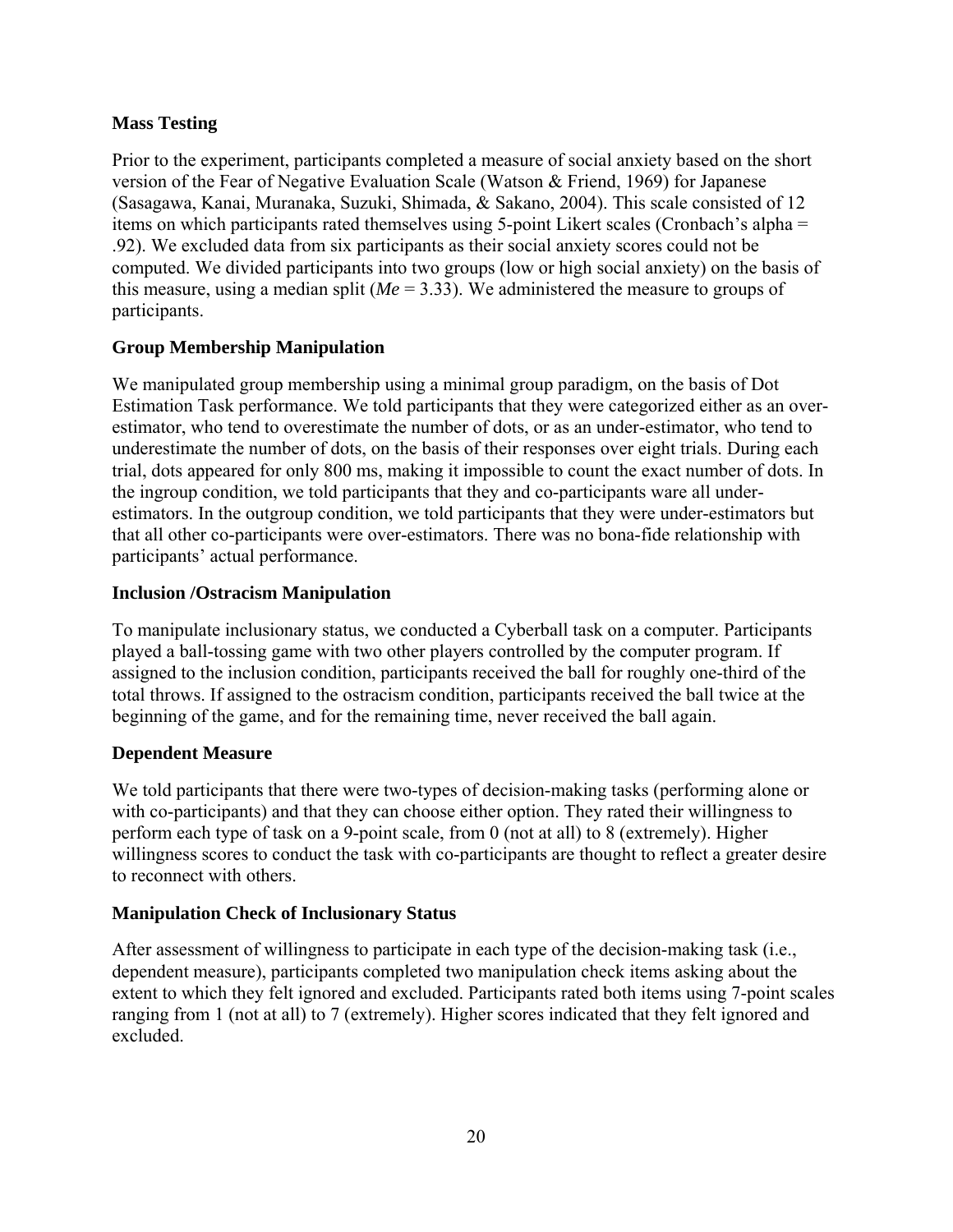#### **Procedure**

Participants arrived in groups of three or four for a study ostensibly investigating the effects of their personalities and imaginary skills on a decision-making task. They sat in front of individual computers. After providing informed consent, participants completed the Dot Estimation Task, ostensibly to assess their personalities. We told them that these results would be forthcoming after the next task was completed. Next, they played a ball-toss game, ostensibly to practice their imaginary skills (i.e., Cyberball) with two computer-programmed players. We manipulated inclusionary status during Cyberball, as described above, and then participants received the spurious Dot Estimation Task results in order to manipulate group membership. Finally, to measure desire to reconnect with others, we asked participants how willing they are to perform a decision-making task with other co-participants. We did not describe the decision-making task to participants in detail but told participants that there would be no advantage or disadvantage in performance whichever they choose. Participants then completed a manipulation check of inclusionary status. We did not conduct the decision-making task and debriefed and thanked participants for participation.

## **RESULTS**

All reported means are estimated marginal means.

#### **Manipulation Check of Inclusionary Status**

 $A$  2  $\times$  2  $\times$  2 ANOVA revealed the expected significant main effect of inclusionary status on a composite measure representing the extent to which participants felt ignored and excluded (Cronbach's alpha = .92),  $F(1, 72) = 81.47$ ,  $p < .001$ , partial eta squared = .53. Ostracized participants felt more ignored and excluded  $(M = 5.83, SE = 0.22)$  than included participants (*M*  $= 3.08$ , *SE* = 0.21). In line with previous research (Zadro, Boland, & Richardson, 2006), the main effect of social anxiety was also significant,  $F(1, 72) = 6.36$ ,  $p = .014$ , partial eta squared = .08. Participants high in social anxiety felt more ignored and excluded ( $M = 4.84$ ,  $SE = 0.23$ ) than participants low in social anxiety ( $M = 4.07$ ,  $SE = 0.20$ ). No 2-way or 3-way interactions were significant,  $Fs < 1$ ,  $ps > .69$ .

#### **Dependent Measure**

 $A$  2  $\times$  2  $\times$  2 ANOVA revealed the hypothesized significant main effect of inclusionary status on willingness to engage in the decision-making task with co-participants,  $F(1, 72) = 4.92$ ,  $p = .030$ , partial eta squared = .06. Ostracized participants were more willing to perform the task with coparticipants ( $M = 5.83$ ,  $SE = 0.22$ ) than were included participants ( $M = 3.08$ ,  $SE = 0.21$ ). The main effect of group membership was also significant,  $F(1, 72) = 5.43$ ,  $p = .0.23$ , partial eta squared = .07. Participants were more willing to reconnect with ingroup members (*M* = 4.48, *SE*  $= 0.30$ ) than outgroup members ( $M = 3.45$ ,  $SE = 0.32$ ).

The ANOVA also revealed the hypothesized 3-way interaction between inclusionary status, group membership, and social anxiety (Table 1),  $F(1, 72) = 4.00$ ,  $p = .049$ , partial eta squared = .05. As predicted, HSA ostracized participants showed a greater desire to reconnect with ingroup members ( $M = 5.40$ ,  $SE = 0.60$ ) than with outgroup members ( $M = 2.40$ ,  $SE = 0.84$ ),  $t(72) =$ 2.91,  $p = 0.005$ , Hedges'  $g = 1.60$ . In contrast, for LSA ostracized participants, there was no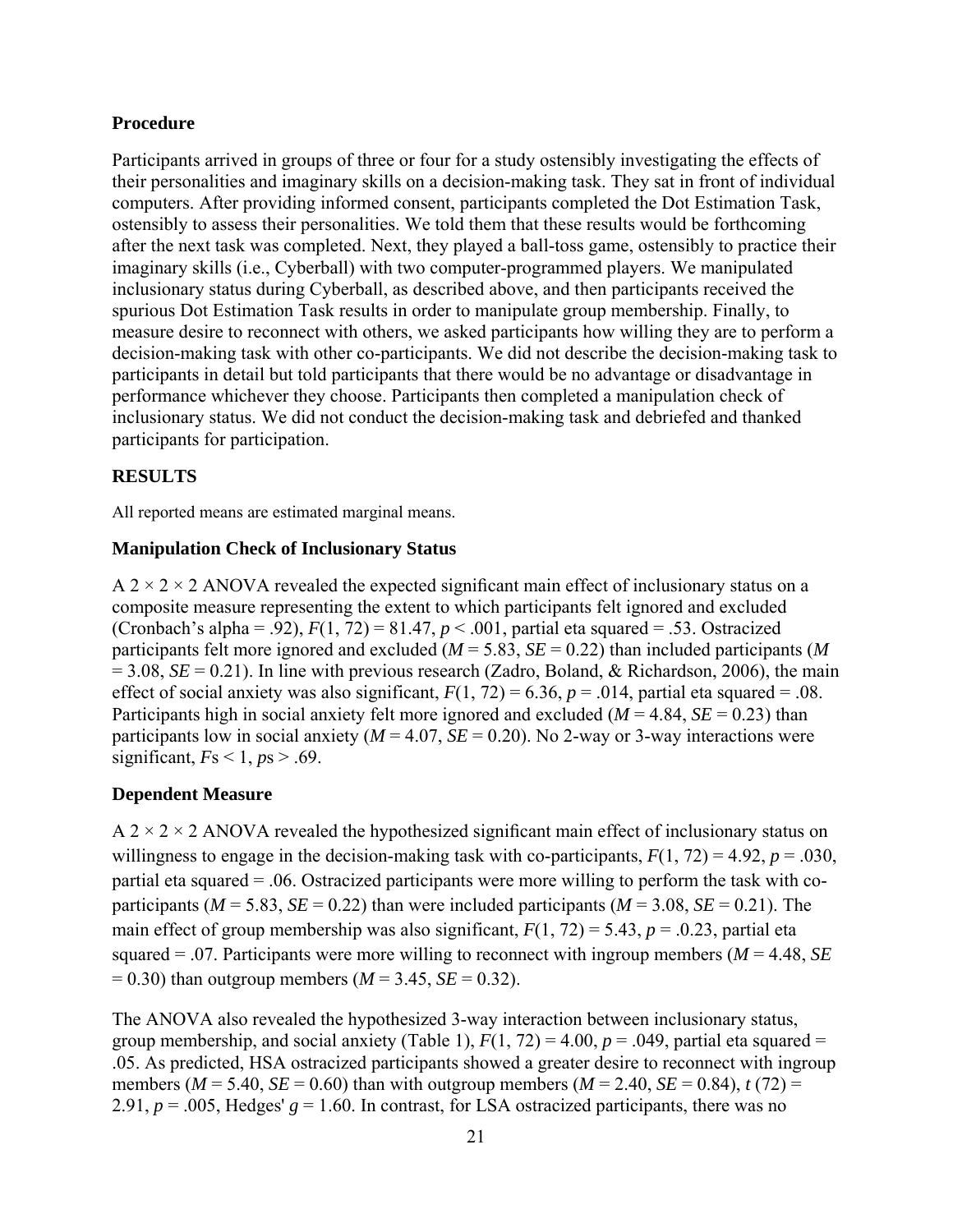difference in desire to reconnect with ingroup ( $M = 4.80$ ,  $SE = 0.60$ ) and outgroup members ( $M =$ 5.20, *SE* = 0.49),  $t(72) = 0.52$ ,  $p = .604$ , Hedges'  $g = 0.21$ . In addition, with outgroup members, HSA ostracized participants showed less desire to reconnect (*M* = 2.40, *SE* = 0.84) than LSA ostracized participants ( $M = 5.20$ ,  $SE = 0.49$ ),  $t(72) = 2.88$ ,  $p = .005$ , Hedges'  $g = 1.48$ . In contrast, there was no difference in desire to reconnect with ingroup members between LSA ostracized participants ( $M = 4.80$ ,  $SE = 0.60$ ) and those high in social anxiety ( $M = 5.40$ ,  $SE =$ 0.60),  $t(72) = 0.71$ ,  $p = .479$ , Hedges'  $g = 0.32$ . There were no differences in desire to reconnect among LSA included participants (ingroup  $M = 3.70$ ,  $SE = 0.60$ ; outgroup  $M = 2.88$ ,  $SE = 0.67$ ) and HSA included participants (ingroup  $M = 4.00$ ,  $SE = 0.63$ ; outgroup  $M = 3.31$ ,  $SE = 0.52$ ), *ts*  $\leq 1$ ,  $ps > .35$ . In sum, our results suggest that ostracized HSA individuals do not show a reduced desire to re-connect, so long as the reconnection options are members of an in-group. None of the 2-way interactions were significant,  $Fs < 3.5$ ,  $ps > .07$ .

|           |                            | Ingroup    | Outgroup   |
|-----------|----------------------------|------------|------------|
| Inclusion | Low Social Anxiety         | 3.70(0.60) | 2.88(0.67) |
|           | <b>High Social Anxiety</b> | 4.00(0.63) | 3.31(0.52) |
| Ostracism | Low Social Anxiety         | 4.80(0.60) | 5.20(0.49) |
|           | <b>High Social Anxiety</b> | 5.40(0.60) | 2.40(0.84) |

Table 1. Scores of desire to reconnect as a function of condition*.* 

*Note. All reported means are estimated marginal means. Standard errors in parentheses.* 

#### **DISCUSSION**

The purpose of this study was to test the hypothesis that ostracized people who are high in social anxiety would show less desire to reconnect with potential affiliates, particularly with outgroup members. This study expands upon previous work by investigating the effect of potential affiliates' group membership on the desire for social reconnection, an issue that previous studies (Mallott, Maner, DeWall, & Schmidt, 2009; Maner et al., 2007) did not examine. Our result indicates that ostracized people low in social anxiety showed some desire to reconnect with others regardless of group membership, whereas ostracized people high in social anxiety were not willing to reconnect with outgroup members.

Past research has suggested that HSA ostracized people might hesitate to engage and thus lose chances to achieve reconnections with potential new partners (Mallott, Maner, DeWall, & Schmidt, 2009; Maner et al., 2007). However, contrary to previous findings and our prediction, ostracized people high in social anxiety showed a desire for reconnection when potential affiliates were ingroup members. This may be because in-group members could be sources of inclusion compared to outgroup members (Gibson, 1977). Our experiment could not provide definitive evidence, and further research should be conducted.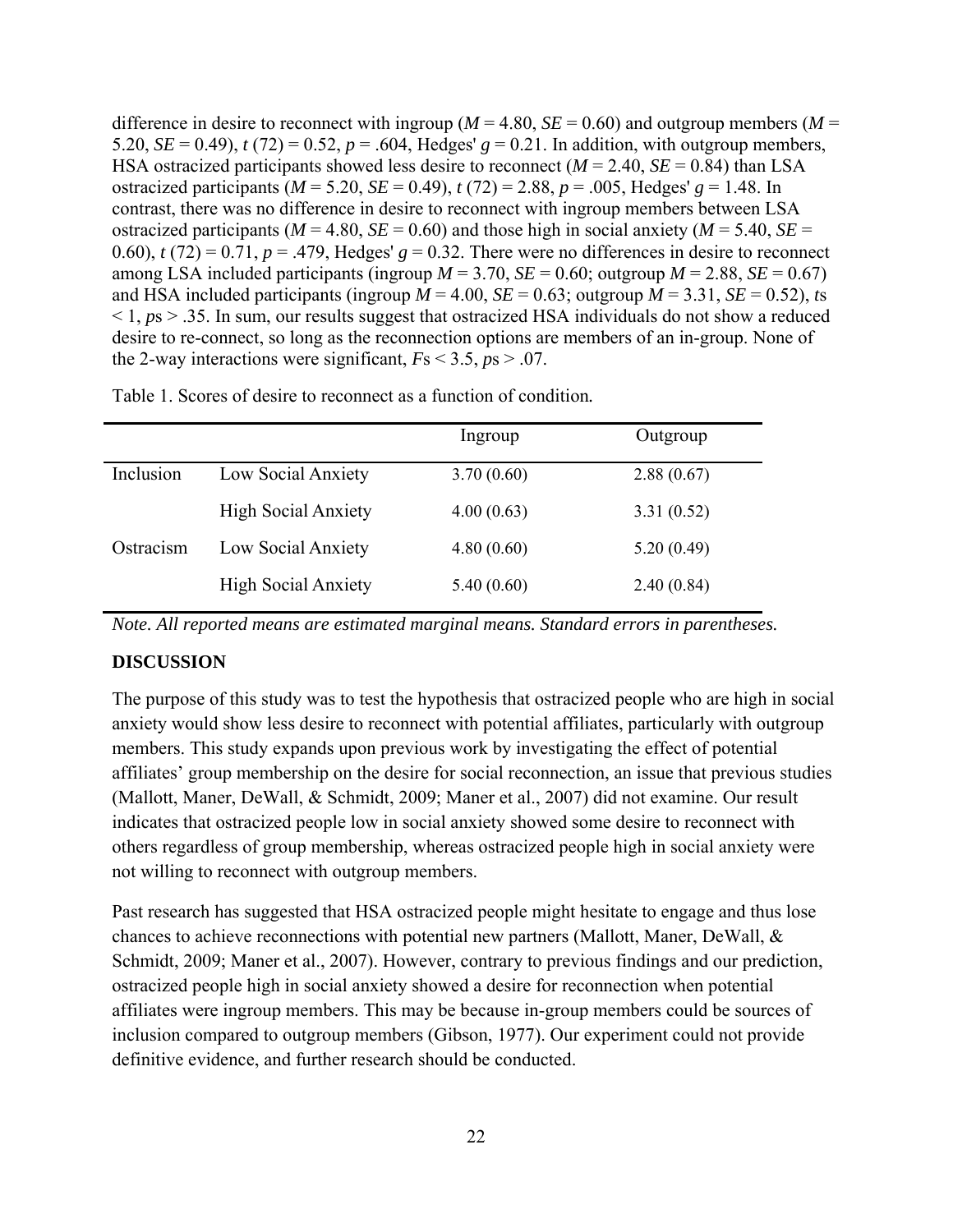Under some circumstances experiencing ostracism increases aggression (e.g., Twenge, Baumeister, Tice, & Stucke, 2001) and can cause incidents of mass violence (cf. Leary, Kowalski, Smith, & Phillips, 2003). On the other hand, some research has indicated that experiencing social connection can decrease aggressiveness following ostracism (e.g., DeWall, Twenge, Bushman, & Williams, 2010). Our result indicates that even people high in social anxiety can have opportunities to reconnect with potential new partners after experiencing ostracism, such that the relationship between social exclusion and aggression could be reduced.

Following previous work (e.g., Williams & Jarvis, 2006), we did not specify the group membership of the ostracism perpetrators. This is because ostracism from a outgroup member thwarts people's needs as much as ostracism from an ingroup member (Gonsalkorale & Williams, 2007). Maner et al. (2007) indicated that ostracized people did not seem to seek reconnection with the perpetrators of the ostracism. If people are ostracized from outgroup members, they would be expected to reconnect with ingroup members. If people are ostracized from ingroup members, it is conceivable that they would seek to reconnect with ingroup members who were not involved in the ostracism. Future research should consider group membership of ostracism perpetrators.

Furthermore, our result indicates that people low in social anxiety would show a desire to reconnect even with outgroup members. In our research we used a minimal group paradigm to manipulate group membership of potential affiliates. In more naturalistic contexts, it could be difficult to seek reconnection with outgroup members, due to such factors as intergroup conflicts or disparities in status. Future research should investigate whether we can generalize this result to existing intergroup relations.

#### **REFERRENCES**

Baumeister, R. F., & Leary, M. R. (1995). The need to belong: Desire for interpersonal attachments as a fundamental human motivation. *Psychological Bulletin*, *117*, 497-529.

Bernstein, M. J., Sacco, D. F., Brown, C. M., Young, S. G., & Claypool, H. M. (2010). A preference for genuine smiles following social exclusion. *Journal of Experimental Social Psychology*, *46*, 196-199.

Bernstein, M. J., Young, S. G., Brown, C. M., Sacco, D. F., & Claypool, H. M. (2008). Adaptive responses to social exclusion: Social rejection improves detection of real and fake smiles. *Psychological Science*, *19*, 981-983.

Brewer, M. B., & Campbell, D. T. (1976). *Ethnocentrism and intergroup attitudes*. New York: John Wiley.

DeWall, C. N., Maner, J. K., & Rouby, D. A. (2009). Social exclusion and early-stage interpersonal perception: Selective attention to signs of acceptance. *Journal of Personality and Social Psychology, 96*, 729-741.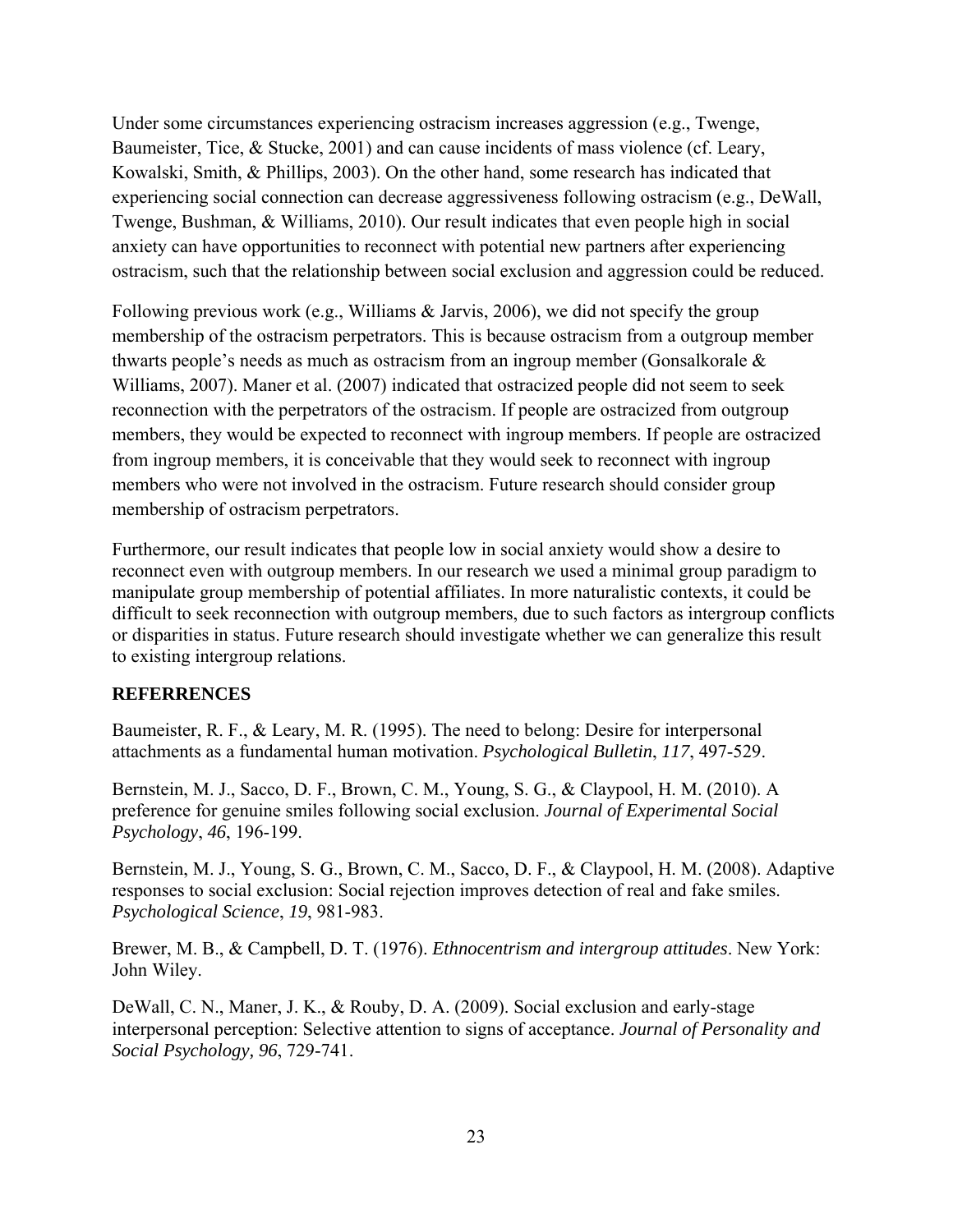DeWall, C. N., Twenge, J. M., Bushman, B., Im, C., & Williams, K. D. (2010). A little acceptance goes a long way: Applying Social Impact Theory to the rejection-aggression link. *Social Psychological and Personality Science*, *1*, 168-174.

Gonsalkorale, K., & Williams, K. D. (2007). The KKK won't let me play: Ostracism even by a despised outgroup hurts. *European Journal of Social Psychology*, *37*, 1176-1186.

Heimberg, R. G., Lebowitz, M. R., Hope, D. A., & Schneier, F. R. (1995). *Social phobia: Diagnosis, assessment, and treatment*. New York: Guilford Press.

Jamieson, J. P., Harkins, S. G., & Williams, K. D. (2010). Need threat can motivate performance after ostracism. *Personality and Social Psychology Bulletin, 36,* 690-702.

Leary, M. R., Kowalski, R. M., Smith, L., & Phillips, S. (2003). Teasing, rejection, and violence: Case studies of the school shootings. *Aggressive Behavior*, *29*, 202-214.

Mallott, M., Maner, J. K., DeWall, C. N., & Schmidt, N. B. (2009). Compensatory deficits following rejection: The role of social anxiety in disrupting affiliative behavior. *Depression and Anxiety*, *26*, 438-446.

Maner, J. K., DeWall, C. N., Baumeister, R. F., & Schaller, M. (2007). Does social exclusion motivate withdrawal or reconnection? Resolving the ''porcupine problem''. *Journal of Personality and Social Psychology*, *92*, 42-55.

Plant, E. A., & Devine, P. G. (2003). The antecedents and implications of interracial anxiety. *Personality and Social Psychology Bulletin*, *29*, 790-801.

Sasagawa, S., Kanai, Y., Muranaka, Y., Suzuki, S., Shimada, Y., & Sakano, Y. (2004). Development of a short Fear of Negative Evaluation Scale for Japanese using item response theory. *Japanese Journal of Behavior Therapy*, *30,* 87-98. (In Japanese with English abstract)

Schlenker, B. R. & Leary, M, R. (1982). Social anxiety and self-presentation: A conceptualization and model. *Psychological Bulletin*, *92*, 641-669.

Shelton, J. N., Richeson, J. A., & Salvatore, J. (2005). Expecting to be the target of prejudice: Implications for interethnic interactions. *Personality and Social Psychology Bulletin*, *31*, 1189- 1202.

Tajfel, H. (1970). Experiments in intergroup discrimination. *Scientific American*, *223*, 96-102

Tajfel, H. (1978). *Differentiation between social groups: Studies in the social psychology of intergroup relations*. New York: Academic Press.

Trail, T. E., Shelton, J. N., & West, T. V. (2009). Interracial roommate relationships: Negotiating daily interactions. *Personality and Social Psychology Bulletin*, *35*, 671-684.

Twenge, J. M., Baumeister, R. F., Tice, D. M., & Stucke, T. S. (2001). If you can't join them, beat them: Effects of social exclusion on aggressive behavior. *Journal of Personality and Social Psychology*, *81*, 1058-1069.